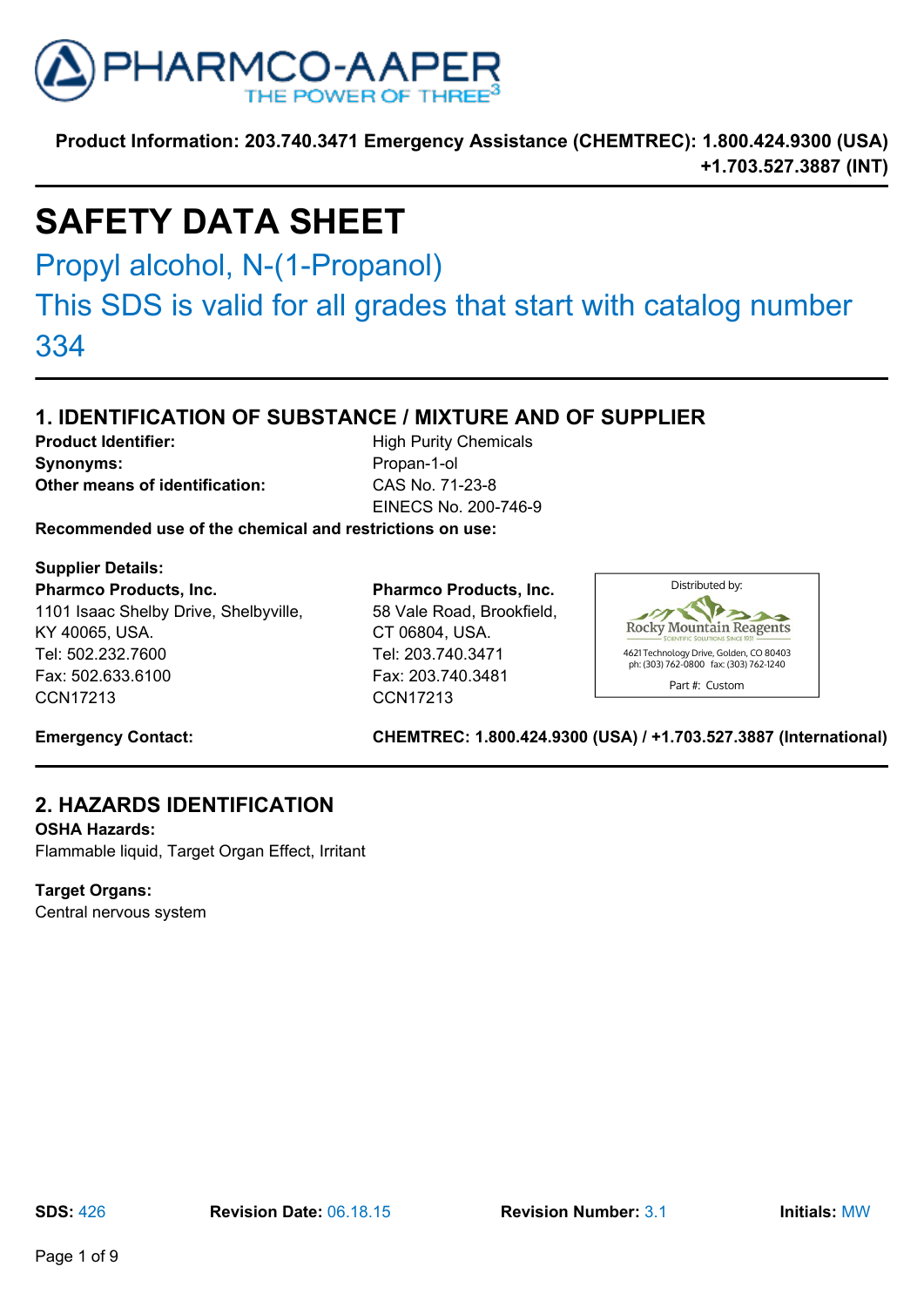



**GHS label elements, including precautionary statements**



**Signal Word:** DANGER!

### **Hazard statement(s)**

## **Precautionary statement(s)**

H225 Highly flammable liquid and vapor. H318 Causes serious eye damage. H336 May cause drowsiness or dizziness.

medical attention.

P210 Keep away from heat, sparks, open flames, and hot surfaces. No smoking. P261 Avoid breathing dust/fumes/gas/mist/vapors. P305 + P351 + P338 **IF IN EYES: Rinse cautiously with water for several minutes. Remove** contact lenses, if present and easy to do. Continue rinsing. Seek

P280 Wear protective gloves and eye and face protection.

### **GHS Classification(s)**

Eye damage (Category 1) Flammable Liquids (Category 2) Specific target organ toxicity - single exposure (Category 3)

### **Other hazards which do not result in classification:**

#### **Potential Health Effects:**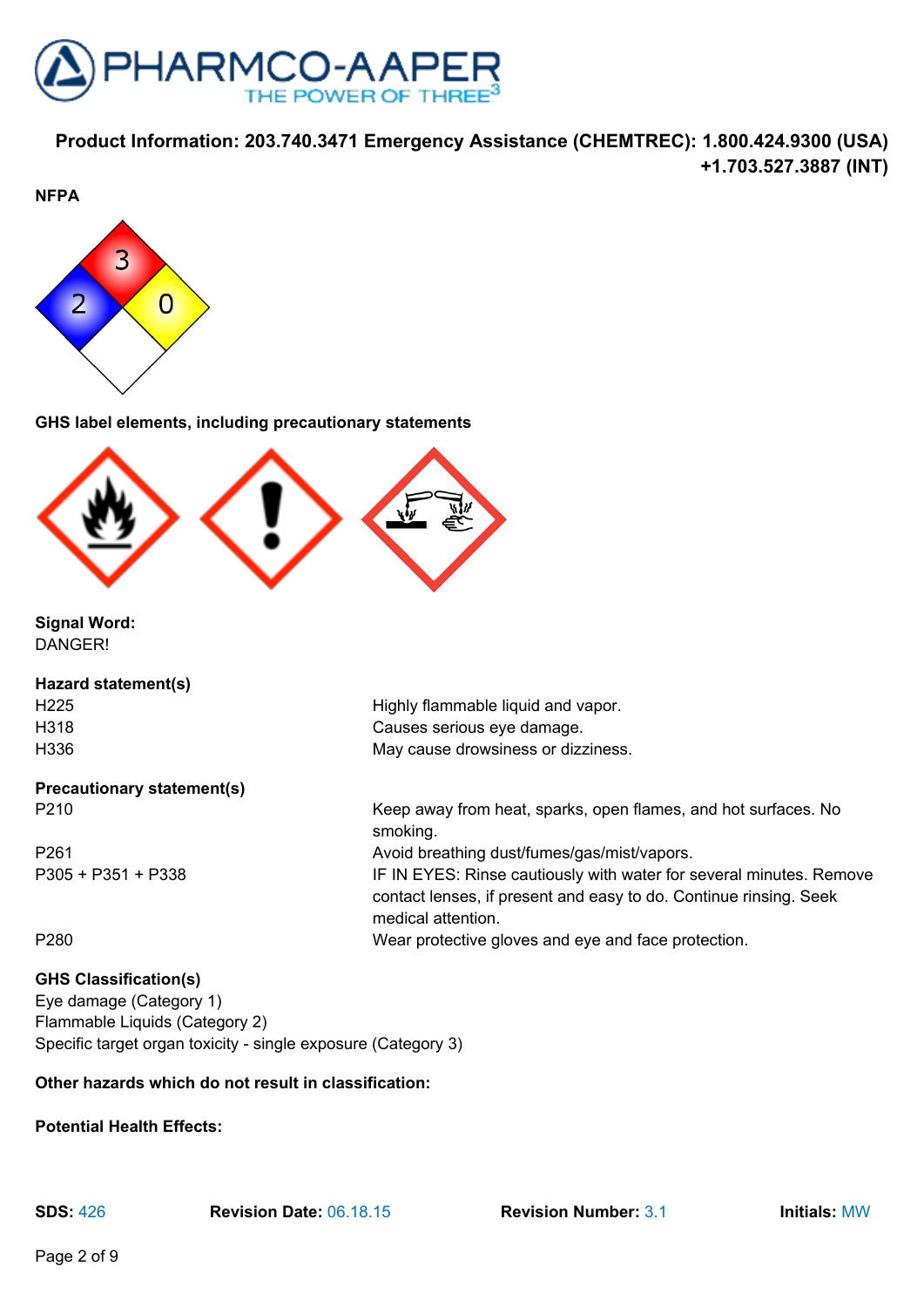

| Organ      | <b>Description</b>                                                                             |
|------------|------------------------------------------------------------------------------------------------|
| Eyes       | Causes eye burns. Causes severe eye burns.                                                     |
| Ingestion  | May be harmful if swallowed.                                                                   |
| Inhalation | May be harmful if inhaled. will cause respiratory tract irritation, drowsiness, and dizziness. |
| Skin       | May be harmful if inhaled. will cause respiratory tract irritation, drowsiness, and dizziness. |

### **3. COMPOSITION AND INFORMATION ON INGREDIENTS**

| <b>Chemical identity:</b> | Propyl alcohol |
|---------------------------|----------------|
| Common name / Synonym:    | Propan-1-ol    |
| <b>CAS number:</b>        | $71 - 23 - 8$  |
| <b>EINECS number:</b>     | 200-746-9      |
| <b>ICSC number:</b>       | 0553           |
| <b>RTECS#:</b>            | UH8225000      |
| UN #:                     | <b>UN1274</b>  |
| EC $#$ :                  | 603-003-00-0   |
|                           |                |

| $\mathbf{0}$<br><b></b><br>70 | . . | $\overline{\phantom{a}}$                                         |
|-------------------------------|-----|------------------------------------------------------------------|
| 100                           | ıOl | $\ddotsc$<br>⇁<br>$\overline{\phantom{0}}$<br>∋−c<br>້<br>$\sim$ |

### **4. FIRST AID MEASURES**

#### **General advice**

Take proper precautions to ensure your own health and safety before attempting rescue and providing first aid. Consult a physician. Show this safety data sheet to the doctor in attendance. Move out of dangerous area.

### **Skin**

Wash skin with soap and copious amounts of water. Seek medical attention.

### **Inhalation**

Remove person to fresh air. If signs/symptoms continue, get medical attention. Give oxygen or artificial respiration as needed.

### **Eyes**

Thoroughly flush the eyes with large amounts of clean low-pressure water for at least 15 minutes, occasionally lifting the upper and lower eyelids. Seek medical attention.

#### **Ingestion**

DO NOT induce vomiting. If vomiting does occur, have victim lean forward to prevent aspiration. Rinse mouth with water. Seek medical attention. Never give anything by mouth to an unconscious individual.

### **5. FIRE FIGHTING MEASURES**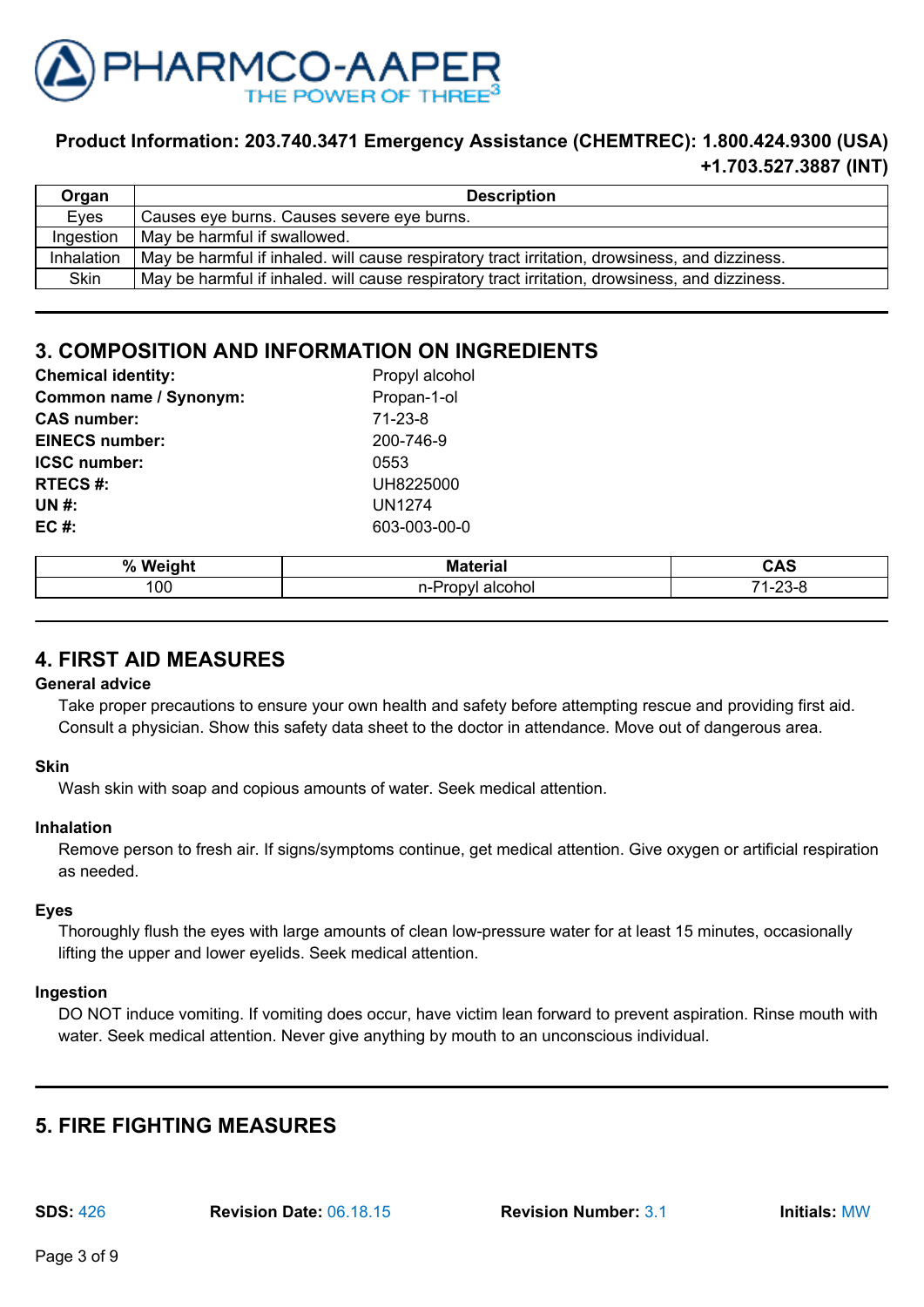

#### **Suitable (and unsuitable) extinguishing media:**

Use water spray, alcohol-resistant foam, dry chemical or carbon dioxide.

### **Specific hazards arising from the chemical (e.g., nature of any hazardous combustion products):**

Carbon oxides expected to be the primary hazardous combustion product.

### **Special protective equipment and precautions for firefighters:**

Wear self-contained breathing apparatus and protective clothing to prevent contact with skin and eyes. Keep unopened containers cool by spraying with water.

Flammable in the presence of a source of ignition when the temperature is above the flash point. Keep away from heat/sparks/open flame/hot surface. No smoking.

**Flammable Properties Classification** OSHA/NFPA Class IC Flammable Liquid. **Flash point** 15 °C (59 °F) - Closed Cup **Autoignition temperature** 412 °C (775 °F)

### **6. ACCIDENTAL RELEASE MEASURES**

### **Personal precautions, protective equipment and emergency procedures:**

Wear respiratory protection. Do not inhale vapors, mist or gas. Ensure adequate ventilation. Remove all sources of ignition. Evacuate personnel to safe areas. Beware of vapors accumulating to form explosive concentrations. Vapors can accumulate in low areas.

#### **Environmental precautions:**

Stop leak. Contain spill if possible and safe to do so. Prevent product from entering drains.

### **Methods and materials for containment and cleaning up:**

Contain spill, then collect with an electrically protected vacuum cleaner or by wet-brushing and put the material into a convenient waste disposal container. Keep container closed.

### **7. HANDLING AND STORAGE**

### **Precautions for safe handling:**

Do not get on skin or in eyes. Do not inhale vapor or mist. Flash back possible over considerable distance. Use explosion-proof equipment. Keep away from sources of ignition - No smoking. Take measures to prevent the buildup of electrostatic charge.

#### **Conditions for safe storage, including any incompatibilites:**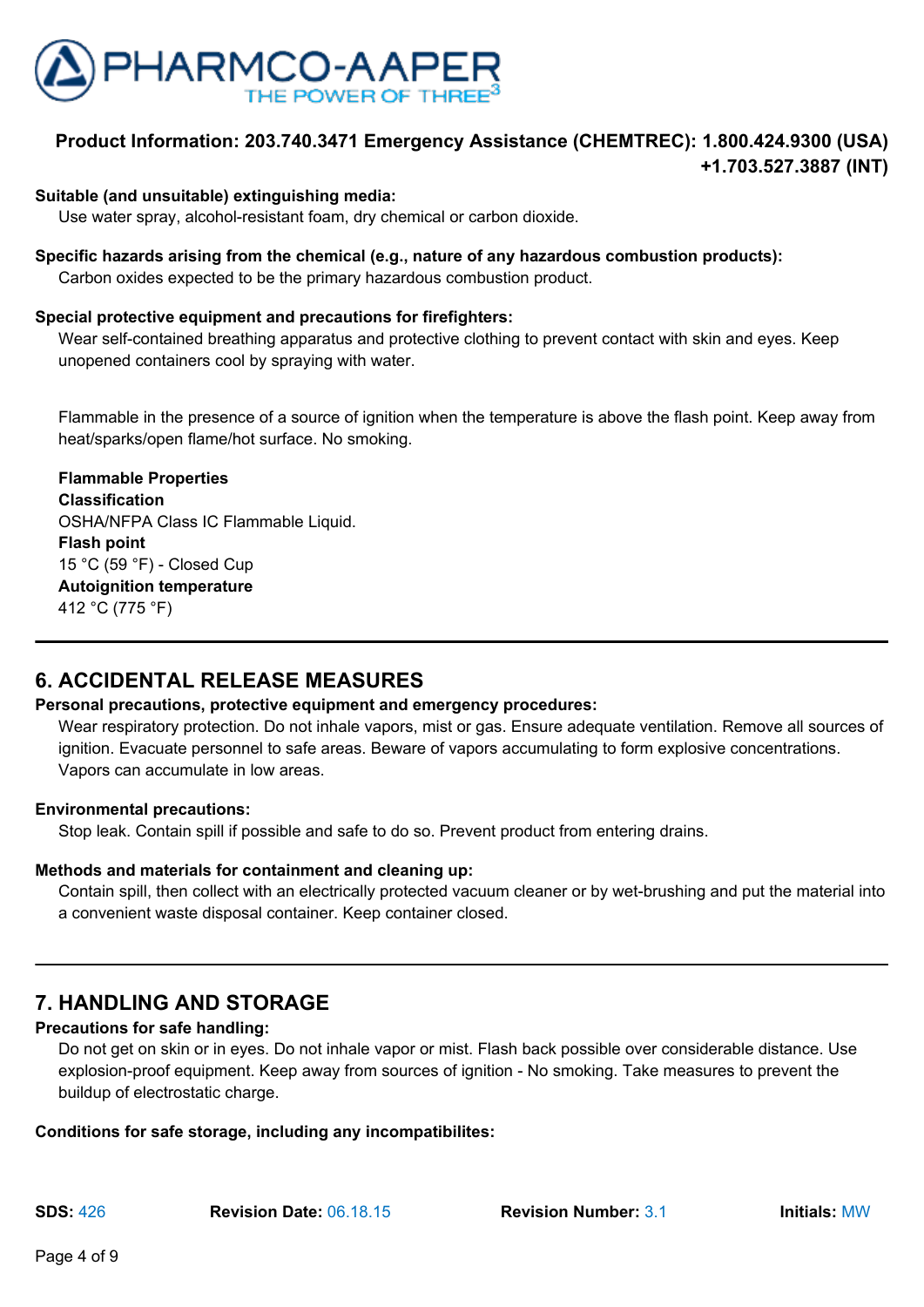

Keep container tightly closed in a dry and well-ventilated place. Containers which are opened must be carefully resealed and kept upright to prevent leakage.

### **8. EXPOSURE CONTROLS / PERSONAL PROTECTION**

**Control parameters, e.g., occupational exposure limit values or biological limit values:**

| <b>Occupational Exposure Limits</b> |               |                   |                                                      |                                             |
|-------------------------------------|---------------|-------------------|------------------------------------------------------|---------------------------------------------|
| Component                           | <b>Source</b> | Type <sub>1</sub> | Value                                                | <b>Note</b>                                 |
| Propyl alcohol   ACGIH              |               | <b>TWA</b>        | 200ppm                                               | <b>ACGIH Threshold Limit Value</b>          |
|                                     |               |                   | Propyl alcohol   US (OSHA)   TWA   200ppm, 500 mg/m3 | l 29 CFR 1910.1000 Table Z-1 Limits for Air |
|                                     |               |                   |                                                      | Contaminants                                |
| Propyl Alcohol   ACGIH              |               |                   | $\sqrt{\text{STEL}}$ 400 ppm                         | <b>ACIH Threshold Limit Value</b>           |

### **Appropriate engineering controls:**

General room or local exhaust ventilation is usually required to meet exposure limit(s). Electrical equipment should be grounded and conform to applicable electrical code.

### **Individual protection measures, such as personal protective equipment:**

### **Respiratory protection:**

Where risk assessment shows air-purifying respirators are appropriate use a full-face respirator with multi-purpose combination (US) or type ABEK (EN 14387) respirator cartridges as a backup to engineering controls. If the respirator is the sole means of protection, use a full-face supplied air respirator. Use respirators and components tested and approved under appropriate government standards such as NIOSH (US) or CEN (EU).

#### **Hand protection:**

Handle with gloves. Gloves must be inspected prior to use. Use proper glove removal technique (without touching glove's outer surface) to avoid skin contact with this product. Dispose of contaminated gloves after use in accordance with applicable laws and good laboratory practices. Wash and dry hands.

### **Eye protection:**

Use chemical safety goggles and/or a full face shield where splashing is possible. Use equipment approved by appropriate government standards, such as NIOSH (US) or EN166 (EU) Maintain eye wash fountain and quick-drench facilities in work area.

#### **Skin and body protection:**

Wear impervious, flame retardant, antistatic protective clothing, including boots, gloves, lab coat, apron or coveralls, as appropriate, to prevent skin contact.

### **Hygiene measures:**

Handle in accordance with good industrial hygiene and safety practice. Wash hands before breaks and at the end of workday.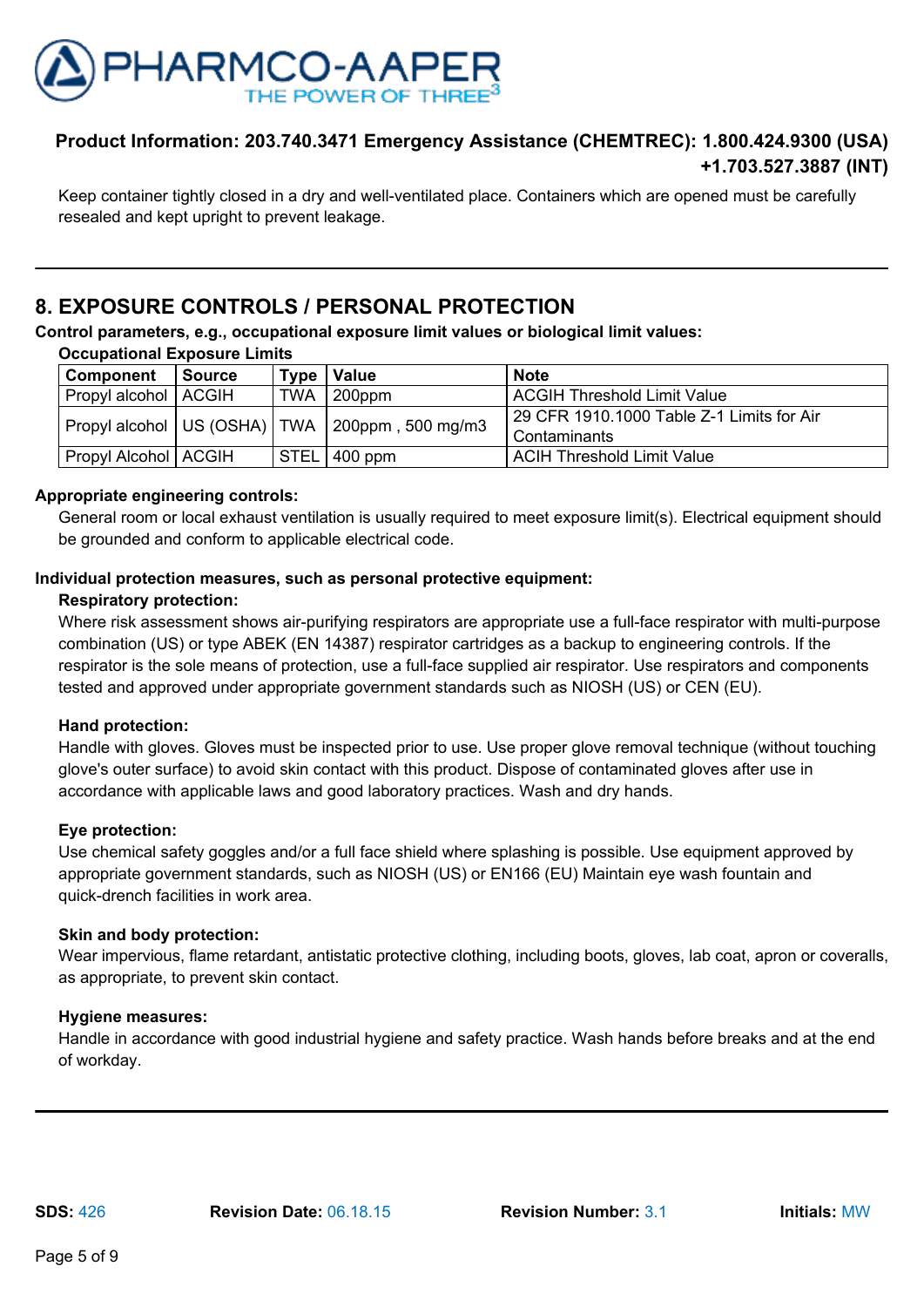

### **9. PHYSICAL AND CHEMICAL PROPERTIES**

| Appearance (physical state, color, etc.)       | Liquid. Colorless, clear.             |
|------------------------------------------------|---------------------------------------|
| Odor                                           | mild alcoholic odor                   |
| рH                                             | 8.5 at 200 g/l at 20 °C (68 °F)       |
| <b>Freezing point</b>                          | $-126^{\circ}$ C (-195 °F)            |
| Initial boiling point and boiling range        | 97°C (207°F)                          |
| <b>Flash point</b>                             | 15°C (59°F) - Closed Cup              |
| <b>Evaporation rate</b>                        |                                       |
| Flammability (solid, gas)                      | Flammable                             |
| Upper / Lower flammability or explosive limits | 4% (V) / 19.9% (V)                    |
| Vapor pressure                                 | 19.3 hPa (14.5 mmHg) at 20 °C (68 °F) |
| <b>Vapor Density</b>                           | 2.1                                   |
| <b>Relative Density</b>                        | 1.049 g/mL at 25 °C (77 °F)           |
| Solubility(ies)                                | completely soluble                    |
| Partition coefficient n-octanol/water(ies)     | log Pow: 0.25 - 0.34                  |
| <b>Auto-ignition temperature</b>               | 463 °C (867 °F)                       |
| Formula (PROPYL ALCOHOL)                       | C3H8O                                 |
| <b>Molecular Weight (PROPL ALCOHOL)</b>        | 60.1 g/mol                            |

### **10. STABILITY AND REACTIVITY**

| <b>Chemical Stability</b>                    | Stable under recommended storage conditions.              |  |
|----------------------------------------------|-----------------------------------------------------------|--|
| Possibility of hazardous reactions           | Vapors may form explosive mixture with air.               |  |
| Conditions to avoid (e.g., static discharge, | Heat, flames, and sparks. Extreme temperatures and direct |  |
| shock or vibration)                          | sunlight.                                                 |  |
| Incompatible materials                       | Strong oxidizing agents                                   |  |
| <b>Hazardous decomposition products</b>      | Hazardous decomposition products formed under fire        |  |
|                                              | conditions. - Carbon oxides                               |  |

### **11. TOXICOLOGICAL INFORMATION**

#### • Propl alcohol 71-23-8

### **Acute Toxicity:**

| ---------------                                               |           |                    |   |
|---------------------------------------------------------------|-----------|--------------------|---|
| -----<br>ັ∟∪ວ⊏′<br>10n<br>анат                                | Rat       | 20000<br>ppm       | . |
| $\cdot$<br>$\overline{\phantom{0}}$<br>LD50'<br>ا دro<br>viai | Rat<br>__ | 8038<br>ma/ka<br>. |   |

#### **Irritation:**

#### **Eyes**

Rabbit - mild eye irritation

#### **Skin**

Rabbit- mild skin irritation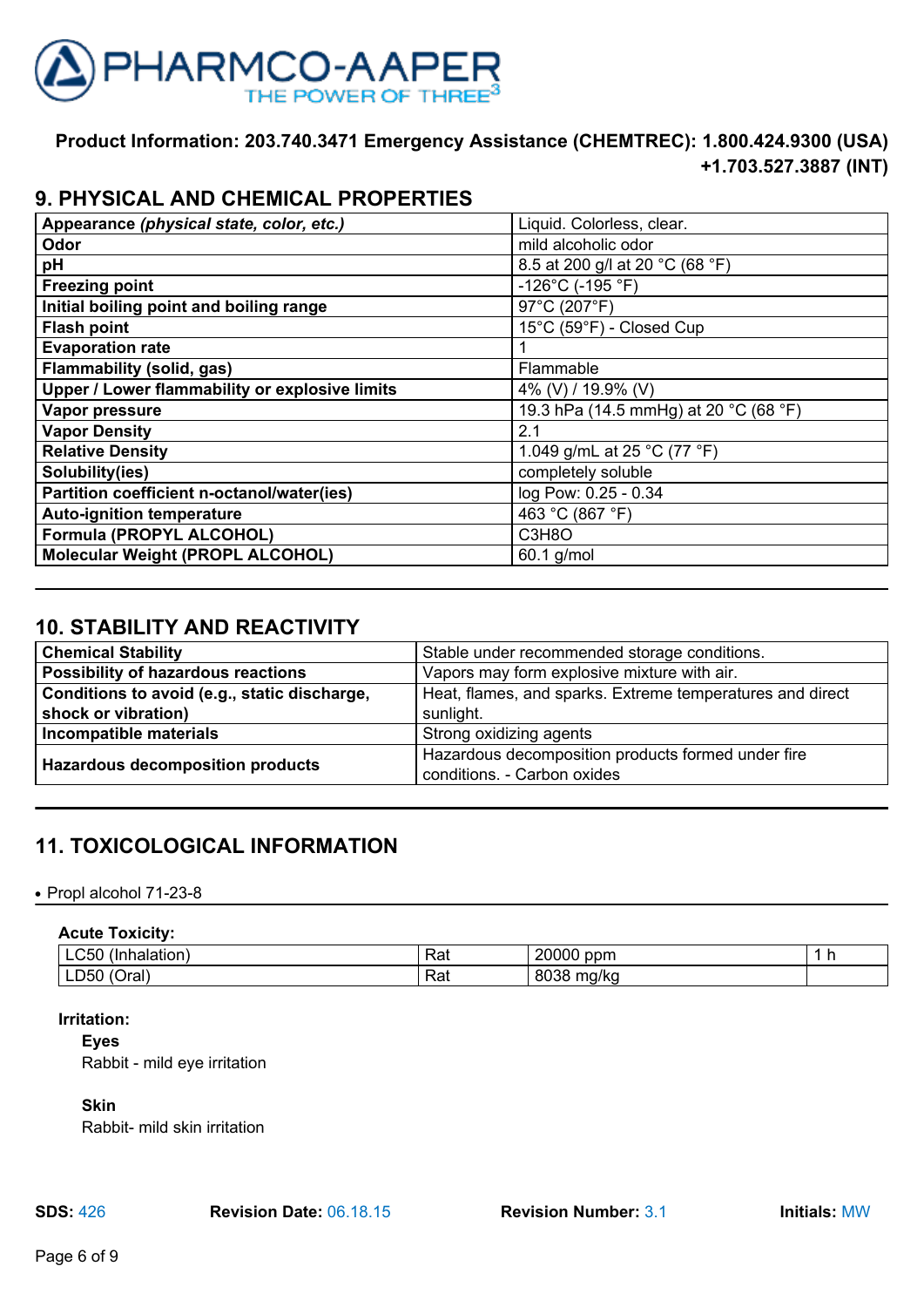

#### **Carcinogenicity**

IARC: No component of this product present at levels greater than or equal to 0.1% is identified as probable or confirmed human carcinogen by IARC.

#### **Other Hazards**

| Organ      | <b>Description</b>                                                                             |
|------------|------------------------------------------------------------------------------------------------|
| Eyes       | Causes eye burns. Causes severe eye burns.                                                     |
| Ingestion  | May be harmful if swallowed.                                                                   |
| Inhalation | May be harmful if inhaled. will cause respiratory tract irritation, drowsiness, and dizziness. |
| Skin       | May be harmful if inhaled. will cause respiratory tract irritation, drowsiness, and dizziness. |

### **12. ECOLOGICAL INFORMATION**

● Propl alcohol 71-23-8

### **Ecotoxicity (aquatic and terrestrial, where available):**

**Acute fish toxicity (PROPYL ALCOHOL)** LC50 / 96h / fathead minnow / 1000mg/l

### **Toxicity to daphnia (PROPYL ALCOHOL)**

EC50 / 48h / Water flea / 3642m/l

### **Persistence and degradability:**

Biodegradation is expected.

#### **Bioaccumulative potential:**

No data available

### **13. DISPOSAL CONSIDERATIONS**

### **Description of waste residues and information on their safe handling and methods of disposal, including the disposal of any contaminated packaging:**

Burn in a chemical incinerator equipped with an afterburner and scrubber but exert extra care in igniting as this material is highly flammable. Offer surplus and non-recyclable solutions to a licensed disposal company. Contact a licensed professional waste disposal service to dispose of this material.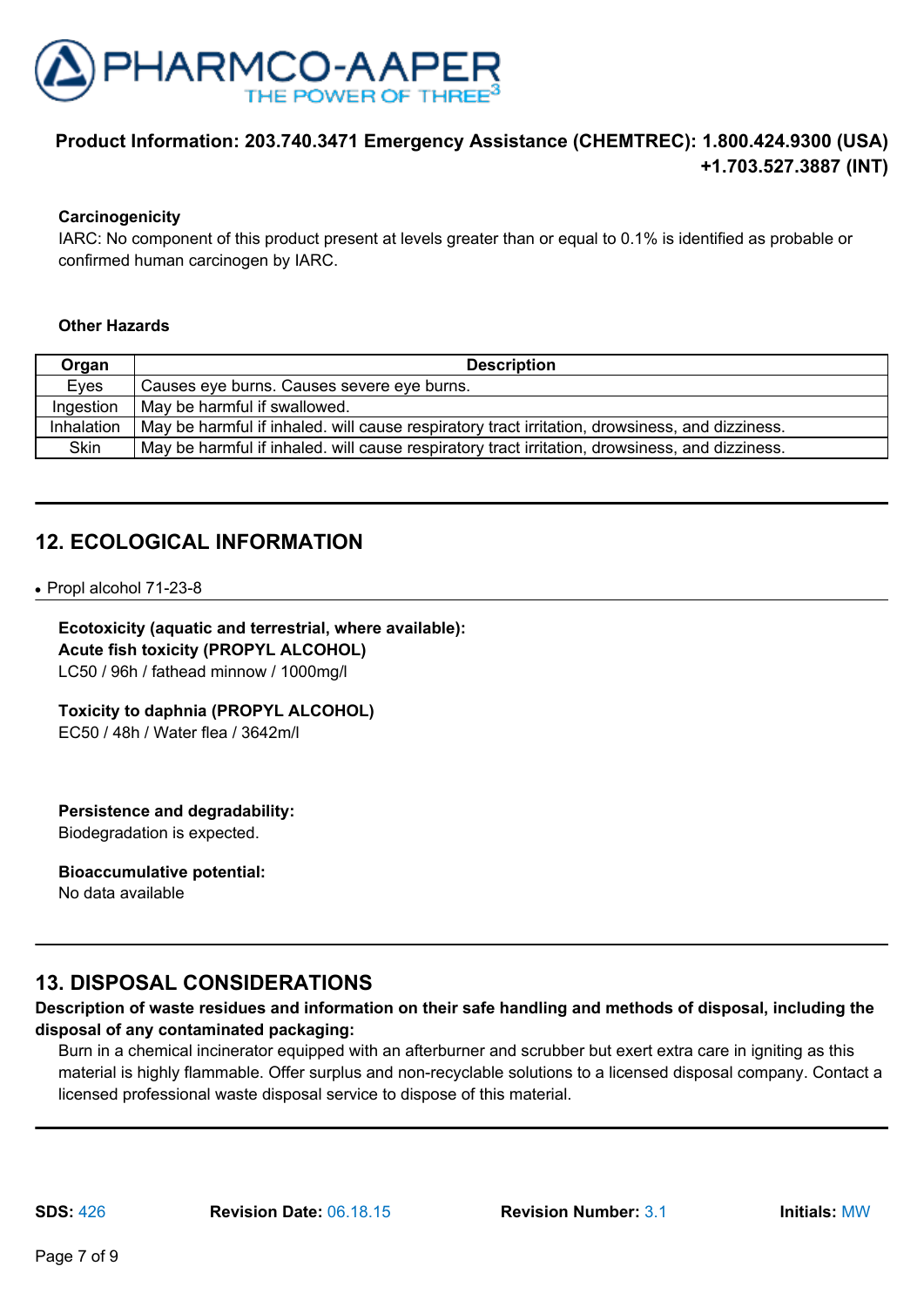

### **14. TRANSPORT INFORMATION**

### **Description of waste residues and information on their safe handling and methods of disposal:**

| <b>UN number</b>              | <b>UN1274</b> |
|-------------------------------|---------------|
| UN proper shipping name       | n-Propanol    |
| Transport hazard class(es)    |               |
| Packing group (if applicable) |               |

#### **IMDG**

UN-Number: UN1274 Class: 3 Packing Group: II EMS-No: F-E, S-D Proper shipping name: n-Propanol Marine pollutant: No **IATA** UN-Number: UN1274 Class: 3 Packing Group: II Proper shipping name: n-Propanol

### **15. REGULATORY INFORMATION**

### **Safety, health and environmental regulations specific for the product in question:**

### **OSHA Hazards**

Flammable liquid, Target Organ Effect, Irritant

All ingredients are on the following inventories or are exempted from listing

| <b>Country</b>                  | <b>Notification</b> |
|---------------------------------|---------------------|
| Australia                       | <b>AICS</b>         |
| Canada                          | <b>DSL</b>          |
| China                           | <b>IECS</b>         |
| European Union                  | <b>EINECS</b>       |
| Japan                           | <b>ENCS/ISHL</b>    |
| Korea                           | <b>ECL</b>          |
| New Zealand                     | <b>NZIOC</b>        |
| Philippines                     | <b>PICCS</b>        |
| <b>United States of America</b> | <b>TSCA</b>         |

#### **SARA 302 Components**

No chemicals in this material are subject to the reporting requirements of SARA Title III, Section 302.

#### **SARA 313 Components**

This material does not contain any chemical components with known CAS numbers that exceed the threshold (De Minimis) reporting levels established by SARA Title III, Section 313.

### **SARA 311/312 Hazards**

Acute Health Hazard